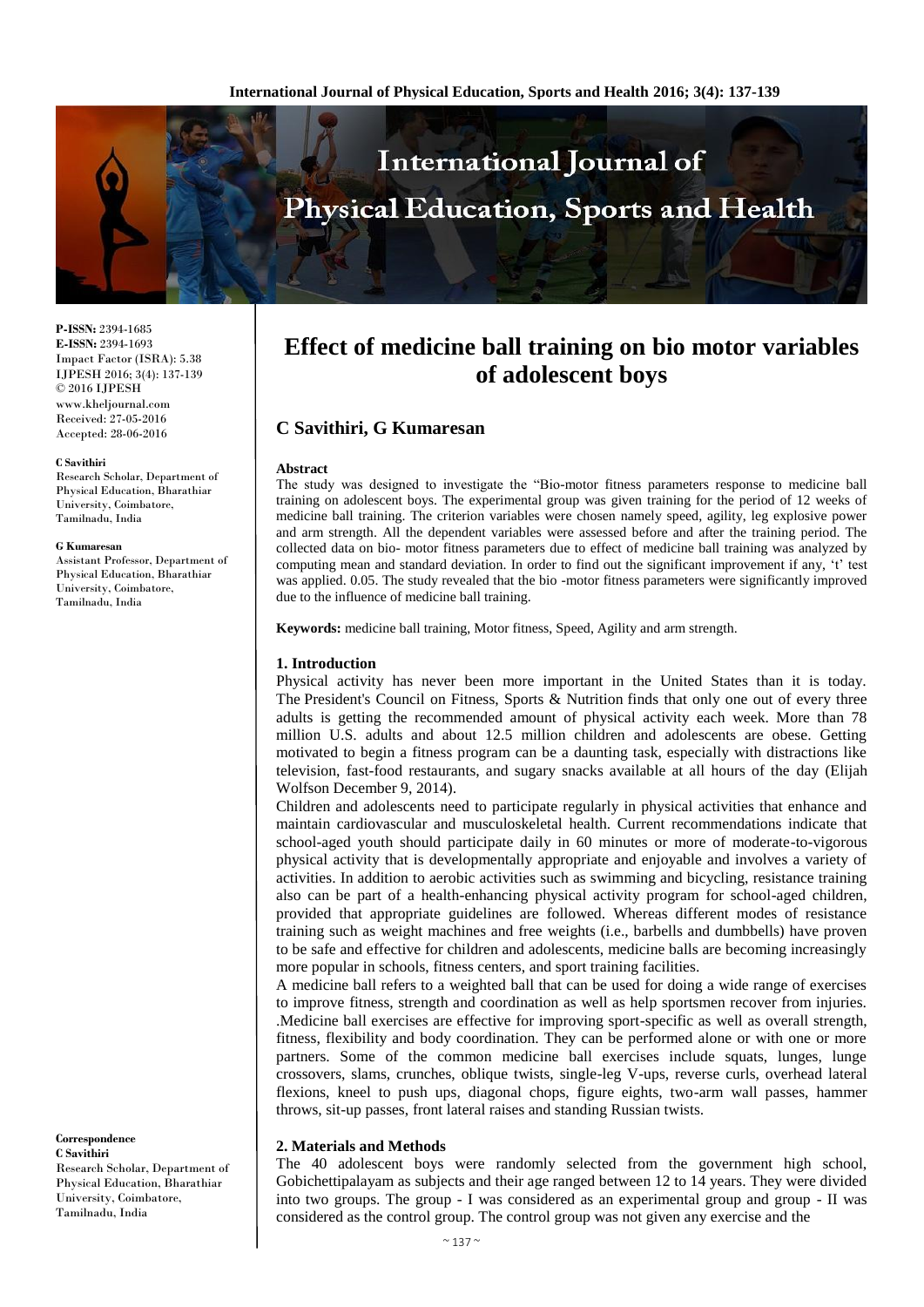International Journal of Physical Education, Sports and Health

experimental group was given Medicine ball training for five days per week for 8 weeks. The evaluated parameters were speed (50 m dash), agility (4×10 m shuttle run), leg explosive power (standing broad jump) and arm strength (hand grip dynamo meter). The parameters were measured before and after the medicine ball training programme. The collected data on motor fitness parameters due to effect medicine ball training was analyzed by computing mean and standard deviation. In order to find out the significant improvement if any't' test was applied.

Table 1: Descriptive analysis of the Pre and Post test data and 't' ratio on Speed of Experimental group

| Variables | Group              | <b>Test</b> | Mean | <b>Standard deviation</b> | $\frac{0}{0}$ | <b>Mean difference</b> | "t' ratio |
|-----------|--------------------|-------------|------|---------------------------|---------------|------------------------|-----------|
| Speed     | Experimental group | Pre         | 9.54 | 0.59                      | 8.59%         | 0.822                  | 5.79      |
|           |                    | Post        | 8.72 | 0.50                      |               |                        |           |
|           | Control group      | Pre         | 9.46 |                           | 0%            | 0.005                  | 0.81      |
|           |                    | Post        | 9.46 |                           |               |                        |           |

\* Table t- ratio at 0.05 level of confidence for 19 df =  $2.093$ 

The mean value of experimental group on Speed among boys in pre and post training are 9.54 and 8.72, the corresponding standard deviation are 0.59 and 0.50 respectively. The t-value as per the t-test is 5.79 and these values are greater than the required table value of 2.093 for significance at 0.05 levels for

19 degrees of freedom. The mean value of control group pre and post training are 9.46 and 9.46 the corresponding standard deviation are 1.12 and 1.12 respectively. The t- value as per the t- test is 0.81. Since it is lesser than the critical't' value 2.093, it is not significant at 0.05 level of confidence.

**Table 2:** Descriptive analysis of the Pre and Post test data and't' ratio on Agility of Experimental group

| <b>Variables</b> | Group              | Test | Mean  | <b>Standard deviation</b> | $\frac{0}{0}$ | <b>Mean difference</b> | "t' ratio |
|------------------|--------------------|------|-------|---------------------------|---------------|------------------------|-----------|
| Agility          | Experimental group | Pre  | 12.52 | 0.92                      | 14.29%        | . 79                   | 3.85      |
|                  |                    | Post | 10.73 | 2.33                      |               |                        |           |
|                  | Control group      | Pre  | 13.21 | . . 29                    | 6.20%         | 0.02                   | 0.27      |
|                  |                    | Post | 13.19 | $\lfloor .21 \rfloor$     |               |                        |           |

\* Table t- ratio at 0.05 level of confidence for 19 df =  $2.093$ 

The mean value of experimental group on Agility among boys in pre and post training are 12.52 and 10.73, the corresponding standard deviation are 0.92 and 2.33 respectively. The t-value as per the t-test is 3.85 and these values are greater than the required table value of 2.093 for significance at 0.05 levels for

19 degrees of freedom. The mean value of control group pre and post training are 13.21 and 13.19 the corresponding standard deviation are 1.29 and 1.21 respectively. The t- value as per the t- test is 0.27. Since it is lesser than the critical 't' value 2.093, it is not significant at 0.05 level of confidence.

Table 3: Descriptive analysis of the Pre and Post test data and 't' ratio on Leg explosive power of Experimental group

| <b>Variables</b>                                                                                  | Group              | <b>Test</b> | Mean | <b>Standard deviation</b> | $\frac{0}{0}$ | <b>Mean difference</b> | "t' ratio |  |
|---------------------------------------------------------------------------------------------------|--------------------|-------------|------|---------------------------|---------------|------------------------|-----------|--|
| Leg Explosive power                                                                               | Experimental group | Pre         | . 41 | 0.11                      | 11.34%        | $-0.17$                | $-11.9$   |  |
|                                                                                                   |                    | Post        | 1.57 | 0.08                      |               |                        |           |  |
|                                                                                                   | Control group      | Pre         | . 36 | 0.19                      | 0%            | 0.00                   | $-1.05$   |  |
|                                                                                                   |                    | Post        | .36  | 0.19                      |               |                        |           |  |
| $-$<br>$\overline{10}$ $\overline{10}$ $\overline{20}$ $\overline{20}$<br>$\sim$<br>$\sim$ $\sim$ |                    |             |      |                           |               |                        |           |  |

\* Table t- ratio at 0.05 level of confidence for 19 df =  $2.093$ 

The mean value of experimental group on Leg explosive power among boys in pre and post training are 1.41 and 1.57, the corresponding standard deviation are 0.11 and 0.08 respectively. The t-value as per the t-test is -11.9 and these values are greater than the required table value of 2.093 for significance at 0.05 levels for 19 degrees of freedom. The mean value of control group pre and post training are 1.36 and 1.36 the corresponding standard deviation are 0.19 and 0.19 respectively. The t- value as per the t- test is -1.05. Since it is lesser than the critical 't' value 2.093, it is not significant at 0.05 level of confidence.

**Table 4:** Descriptive analysis of the Pre and Post test data and't' ratio on Arm strength of Experimental group

| <b>Variables</b> | Group              | <b>Test</b> | Mean  | <b>Standard deviation</b> | $\frac{0}{0}$ | <b>Mean difference</b> | "t' ratio |
|------------------|--------------------|-------------|-------|---------------------------|---------------|------------------------|-----------|
| Agility          | Experimental group | Pre         | 24.3  | 2.90                      | 16.87%        | $-4.1$                 | $-10.51$  |
|                  |                    | Post        | 28.4  | 3.13                      |               |                        |           |
|                  | Control group      | Pre         | 25.06 | 3.49                      | 3.15%         | $-0.79$                | $-1.43$   |
|                  |                    | Post        | 25.85 | 2.95                      |               |                        |           |

\* Table t- ratio at 0.05 level of confidence for  $19 df = 2.093$ 

The mean value of experimental group on Agility among boys in pre and post training are 24.3 and 28.4, the corresponding standard deviation are 2.90 and 3.13 respectively. The t-value as per the t-test is -10.51 and these values are greater than the required table value of 2.093 for significance at 0.05 levels for 19 degrees of freedom. The mean value of control group pre and post training are 25.06 and 25.85 the corresponding standard deviation are 3.49 and 2.95 respectively. The t- value as per the t- test is -1.43 since it is lesser than the critical 't' value 2.093, it is not significant at 0.05 level of confidence.

## **3. Result and Discussion**

The results clearly indicated that the speed, agility, explosive power and arm strength of experimental group improved due